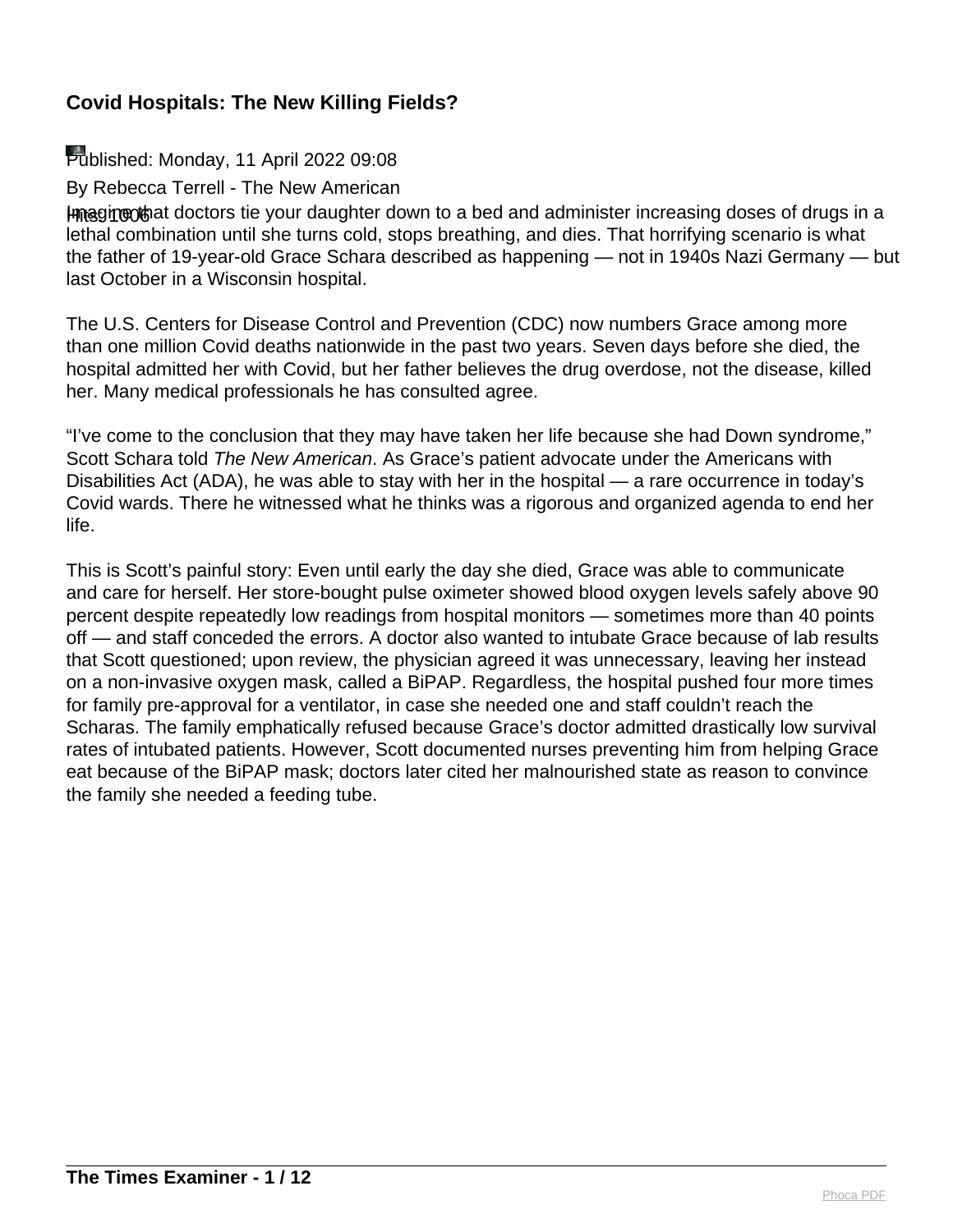Iblished: Monday, 11 April 2022 09:08 Rebecca Terrell - The New American  $\mathsf{ts}$ : 1006

**Life cut short:** Vibrant Grace Schara celebrated her 19th birthday last September. In October her life ended at a hospital in Wisconsin. The death certificate reads Covid; her parents blame government-dictated genocide. (Photo credit: Scott Schara)

Three days prior to Grace's death, an armed guard escorted Scott from the hospital. An administrator told him it was because he had been turning off Grace's monitor alarms. He admits having done so, but only with nurses' permission and per their instructions so Grace could sleep at night. When he objected to leaving, the administrator claimed that the nurses wanted him to leave, though how they could trump the ADA — let alone Grace's needs and wishes — was not discussed. Scott recalls how sad she was as he kissed her goodbye; neither of them knew it was the last time they would see each other. Later, the hospital sent Scott a letter claiming he was removed because he had tested positive for Covid, but staff had warned him that he would likely get Covid in the hospital, and he had indeed tested positive three days before they removed him.

He had to enlist the help of a special-needs attorney so Grace's older sister, Jessica, could act as patient advocate in his stead. (His wife, Cindy, had Covid at the time, too, so could not take his place.) "The total gap without coverage was about 44 hours," Scott calculates. But Jessica's arrival cheered Grace, and the sisters spent time together, visiting and FaceTiming with family. In phone updates to Scott and Cindy, the doctor even commented on how well Grace was doing.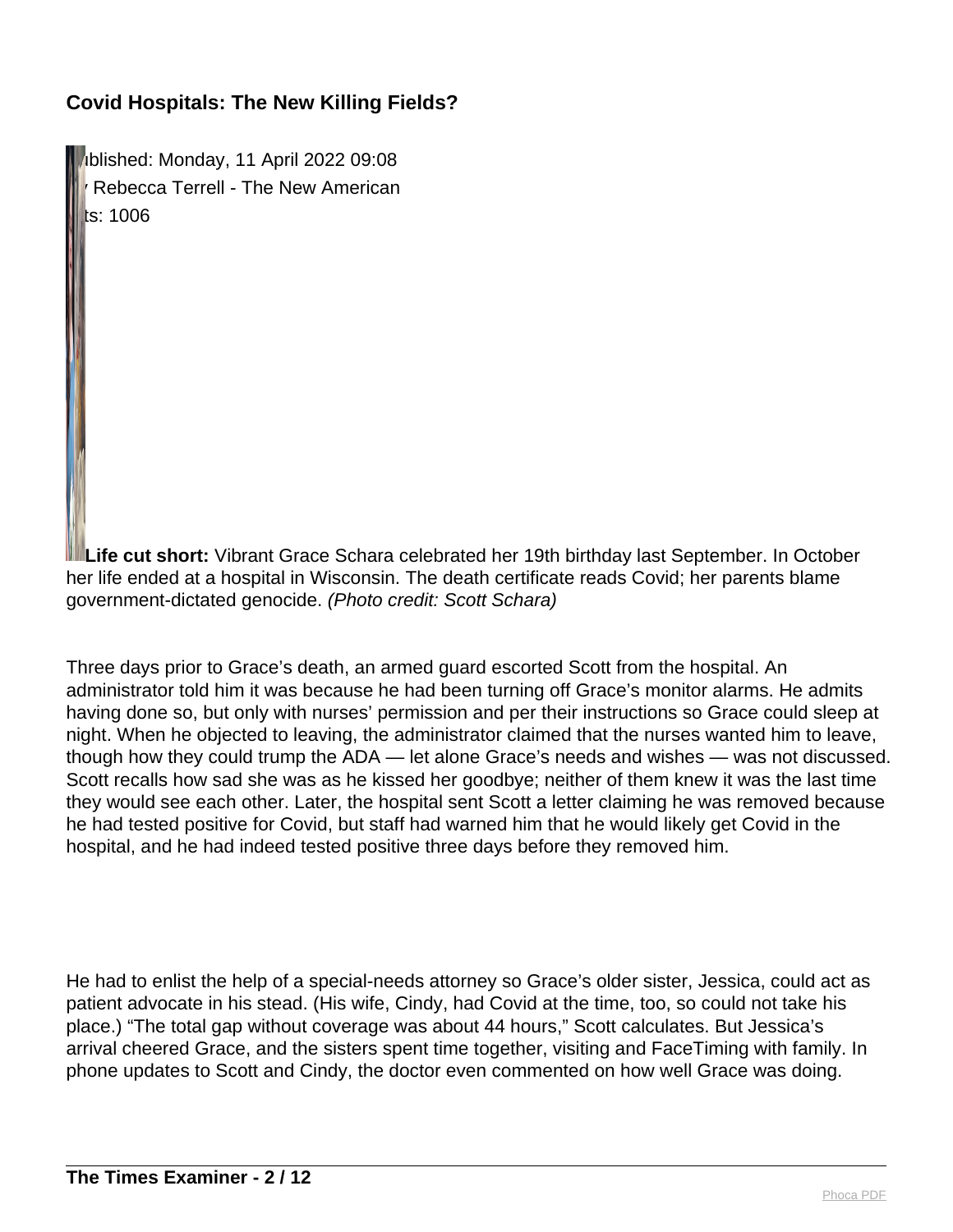Nevesthele የአ<sub>o</sub>hoapital staffitwiceztolg dessica she had to leave Grace's room — on her first By Rebecca Terrell - The New American about Jessica's patient-advocate status, and early on the day Hits: 1006<br>that reason). Upon her return, Jessica overheard doctors talking in the hallway. of Grace's death, when Jessica wanted to take a shower (though they never made Scott leave for

"The family isn't going to like this," she recalls them saying. When asked, they told her they had to strap Grace to the bed because she wanted to use the bathroom.

Jessica entered to find her sister sedated. Throughout the morning doctors had been upping doses of a tranquilizer they had been giving Grace for four days without the family's knowledge. Precedex is normally used as anesthesia for surgery or ICU sedation, and its package insert warns against administering it for more than 24 hours. On the day of her death, between midnight and 10:48 a.m., Grace received 14 times her initial dose, according to Scott's calculations from hospital records he obtained later. At 11:25, nurses gave her a dose of the benzodiazepine sedative lorazepam, followed by two additional doses within three minutes of each other, at 5:46 and 5:49 p.m. Less than 30 minutes later, a nurse administered a rapid injection of morphine, a narcotic that comes with a package insert warning of the high risk of death if it is combined with benzodiazepines or sedatives. The insert also instructs caregivers to have the antidote medication naloxone "immediately available" in case resuscitation is needed. Scott says Grace's doctors ignored this precaution.

At 7:20 p.m., Jessica called her parents in a panic over Grace's plummeting vital signs. Scott and Cindy urged her to get help, but she told them that the nurses refused to enter the room. One of them informed her that Grace had a DNR [do not resuscitate] order that prevented them from intervening.

"She's not DNR! Save our daughter!" Scott and Cindy yelled from the FaceTime call on Grace's phone. But no nurse stepped up. "Are you not helping our little girl because she has Down syndrome?" Cindy shouted.

Within minutes, it was too late. "We watched Grace die on FaceTime at 7:27," Scott recounts. Devastated, Jessica lay down next to her sister in bed, and for the next 20 minutes, she says, an armed guard who had been stationed outside the room during the entire ordeal stood watching her. Later that evening when Cindy went to the hospital to collect Grace's belongings, one of the nurses whispered to her, "Me and several of the other nurses don't think Grace should have died today."

The hospital has not responded to several interview requests from The New American.

#### **20/20**

Hindsight is torture for the Scharas, adding crushing pain to their loss. Scott says if he had known then what he knows now, his daughter would still be alive. He cannot explain why a hospital would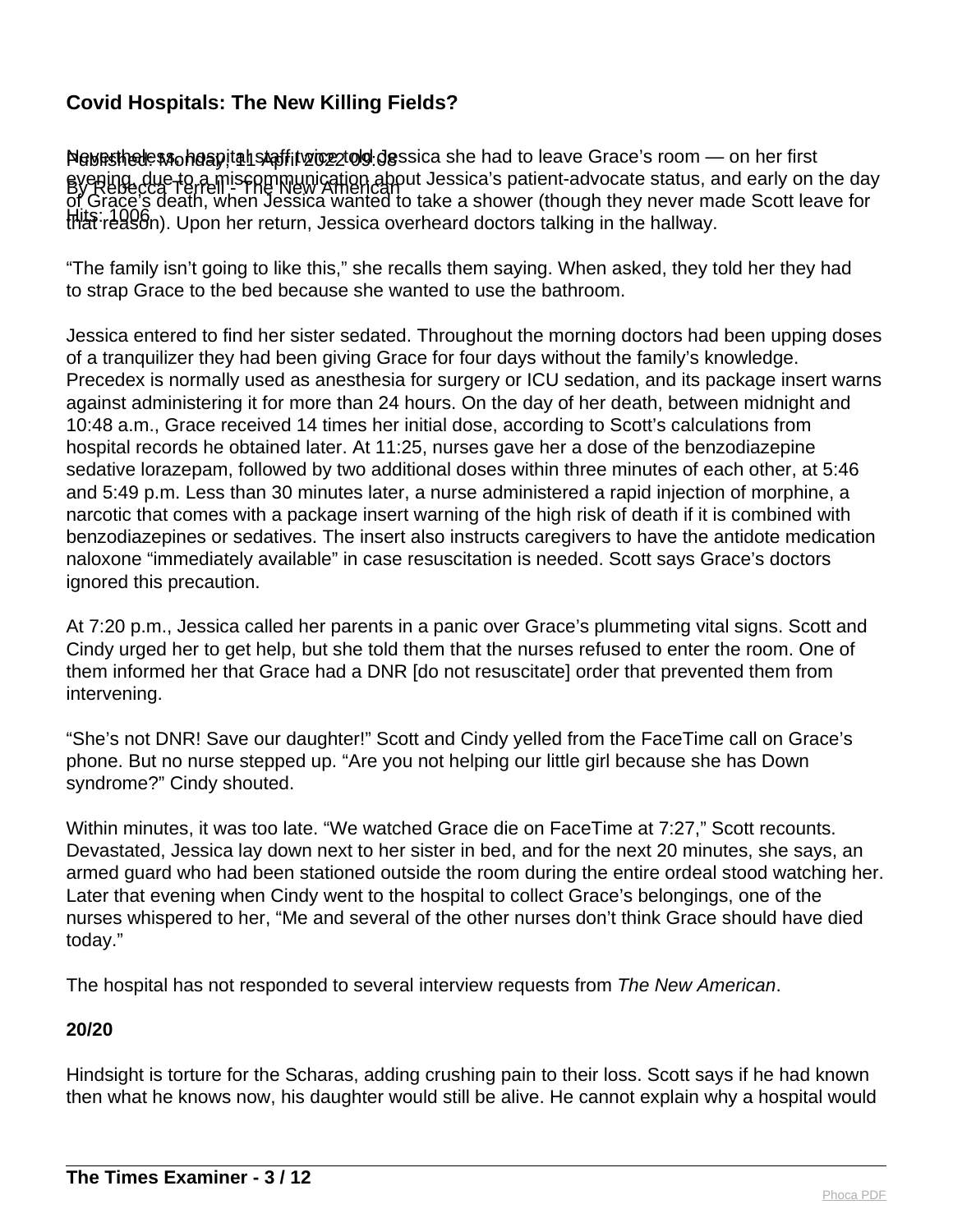**pigtate ear a hased**yo**n faulty medical equ**ipment, isolate Grace from ADA advocates, prevent her from eating to the point that she needed a feeding tube, restrain her, unilaterally label her DNR,<br>By Repecca I exteri Hits: 1006 ended her life. administer an ICU sedative for an extended time, and finally combine it with narcotics that rapidly

Scott believes that the hospital sedated Grace in order to classify her as ICU, making it difficult for the Scharas to take her home had they tried. He thinks doctors then used the feeding tube as an excuse to increase the sedative. He also declares Grace's DNR status counterfeit. As her powers of attorney, her parents had not signed a DNR agreement; even if they had, their phone appeal was enough to revoke it, Scott discovered later when reviewing state law.

But the issue of restraints got him thinking. Did staff strap Grace down for her safety or for their own convenience? Scott later discovered that laws governing the use of restraints are extremely strict. "Do you think that you would have been strapped down if you were in the hospital?" he recalls his attorney asking. "No, I wouldn't have," he answered, and told The New American that was when he realized doctors took advantage of Grace's inability to stand up for herself.

**Giddyup:** Hippotherapy, aka horseback riding, helps stimulate speech muscles and is a common treatment for Down syndrome children. But to Grace, who learned to ride at age three, it was just plain fun. (Photo credit: Scott Schara)

Scott obtained her medical records and counted 36 references to Down syndrome in 22 doctors' reports. Three times doctors asserted that they could not converse with her, though according to Scott "Grace communicated well until sedated her last day." He read two negative allusions to her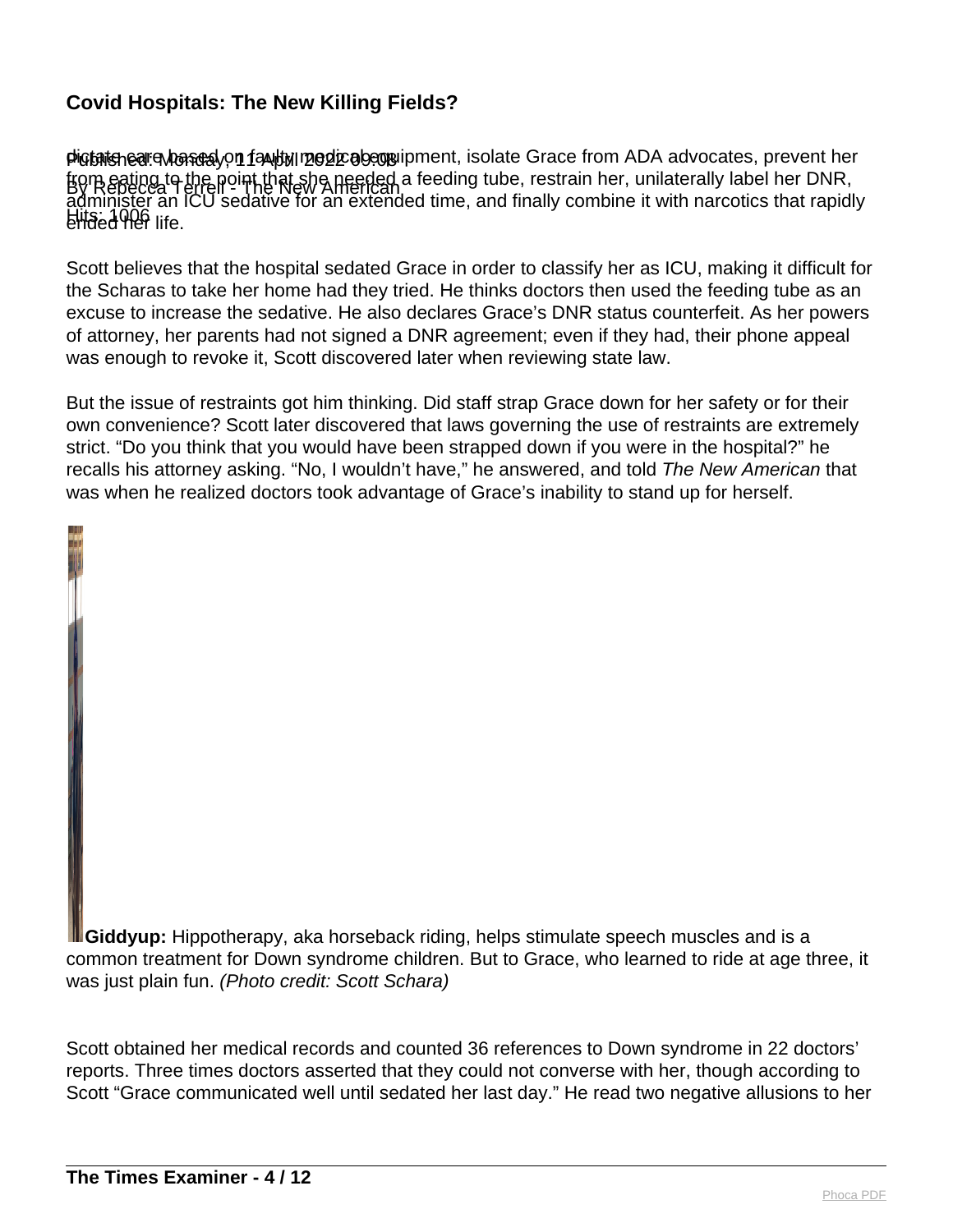PGigished: Monguy, 45 April 202 both would hinder staff from caring for her properly.

By Rebecca Terrell - The New American Hits: 1006

The hospital refused to meet with Scott and Cindy regarding their concerns, so the couple decided to go public, posting their story at **[OurAmazingGrace.net](http://ouramazinggrace.net/).** Still not certain of the facility's motive, Scott maintains that "rationed care ... is an elitist proposition" that "fits like a glove" with the global population-control agenda, of which his daughter was a victim. "If the government wants to take out the disabled and the elderly," he noted, "they can use the hospital system without admitting this." He pointed out that as soon as patients check in, hospitals "instantly know if they're on Medicare (elderly) or Medicaid (disabled)." Grace's Down syndrome put her in the latter camp.

"I agree the medications killed your daughter," an intensivist told Scott after reviewing Grace's records. "What happened to Grace is awful and scandalous; unfortunately, this is what is happening across the country. Hospitals have become dangerous places for patients."

#### **In the Trenches**

"I didn't see a single patient die of Covid," said Nicole Sirotek, founder of American Frontline Nurses (AFN), during testimony on Capitol Hill in January. "I've seen a substantial number of patients die of negligence and medical malfeasance."

It bears repeating that she "didn't see a single patient die of Covid," because Sirotek, a registered nurse and biochemist, served on the frontlines of New York during the height of the pandemic and elsewhere since. As she made the claim, fellow healthcare workers sitting nearby nodded in agreement. They were all part of a panel discussion, "COVID-19: A Second Opinion," hosted by U.S. Senator Ron Johnson (R-Wis.).

Sirotek accused hospital administrators of teaming with federal health officials and pharmaceutical companies to isolate and victimize Covid patients. She contrasted the situation with her experience working in "hot zones" in South America, India, and South Africa, where she helped stop viral spread with early interventions that U.S. bureaucrats prevent Americans from receiving. "Nowhere in those countries … do I see these issues that we see here in the United States," Sirotek asserted. "I tell people you are better off in South America in a field hospital than you are in Level 1 trauma designer hospitals in the United States."

In stunning parallel to Grace's case, Sirotek complained of hospitals regularly using the BiPAP mask as an excuse to starve patients. "Well that's what us nurses are for. We're going to help you take your BiPAP mask off, and we're going to help you eat. But we're not allowed to," she charged. "Why do I need to get a court order to force a hospital to feed a person who isn't intubated and who is literally telling you they would like food?"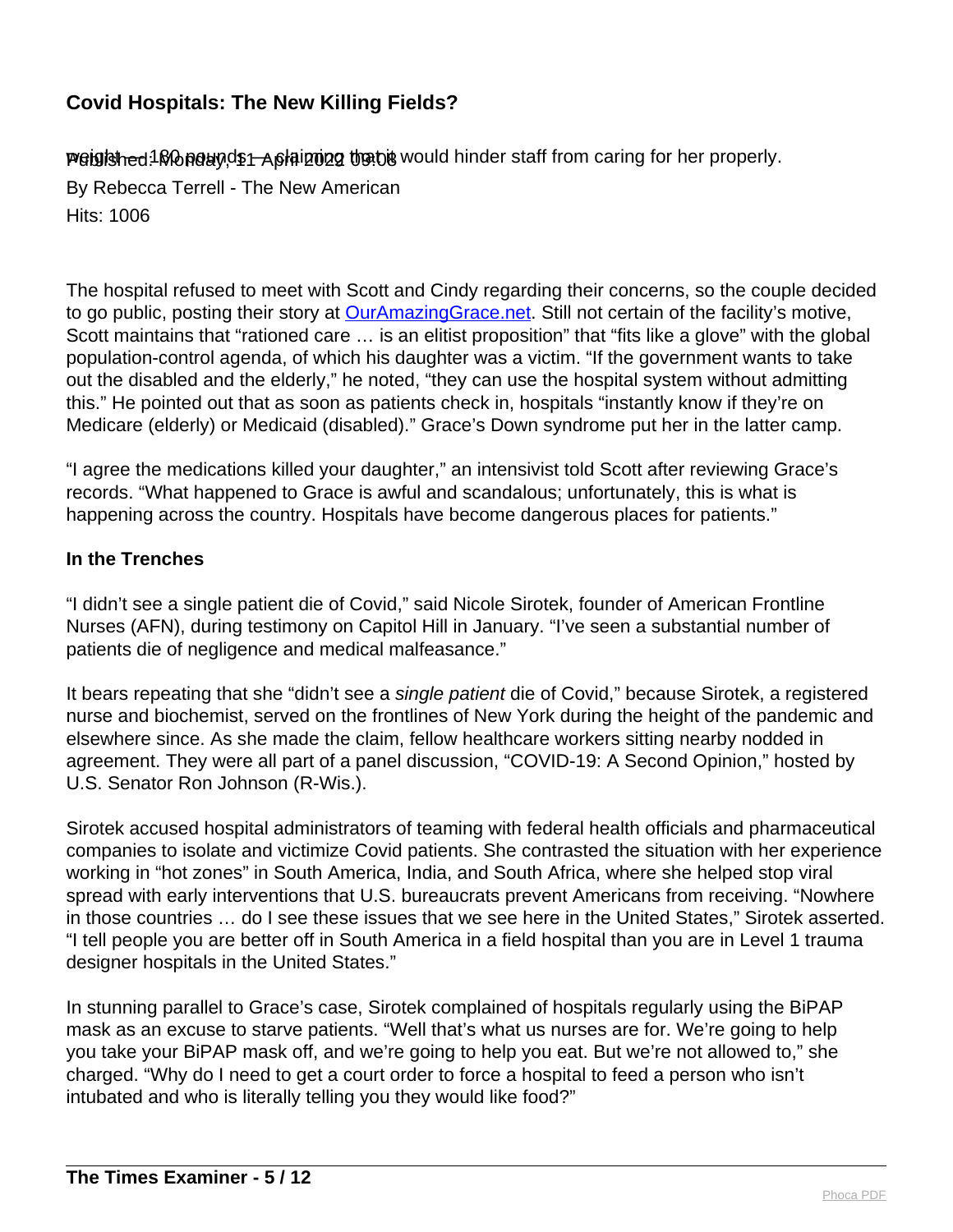**I** blished: Monday, 11 April 2022 09:08 Rebecca Terrell - The New American ts: 1006

**Viral nurse:** After her May 2020 video from a New York City Covid hospital went viral, Nicole Sirotek, R.N., founded American Frontline Nurses to advocate for patients and healthcare workers.

Once on a ventilator, victims fare worse. "I've had patients that haven't been bathed, haven't been fed, haven't been given water, haven't been turned. And if you ask me, this isn't a hospital, this is a concentration camp," Sirotek stated. "Nowhere in the United States do we isolate people for hundreds of hours at a time with no human contact. It's not even allowed in the prisons."

"Prisoners in American jails have more visitation rights than do COVID patients in American hospitals," wrote Dr. Lee Vliet in an October op-ed for WorldNetDaily. A medical doctor and author, Vliet recounted numerous other human-rights violations that would not pass muster of the post-World War II Geneva Conventions to prevent abuse of prisoners. Her descriptions read like a duplicate recount of the Scharas' experience. She reported that hospitals routinely deny Covid patients adequate fluids and nutrition. They "suffer inhumane isolation with use of chemical and physical restraints," while facilities employ law enforcement "to deny access to hospital grounds for family and advocates." She also cited autopsies confirming that many patients died from lack of standard medicines such as blood thinners and steroids.

Equally damning is the fact that hospitals are pushing ventilators and toxic drug treatments, not with patient health in mind, but with the promise of big payoffs for following federal Covid protocols.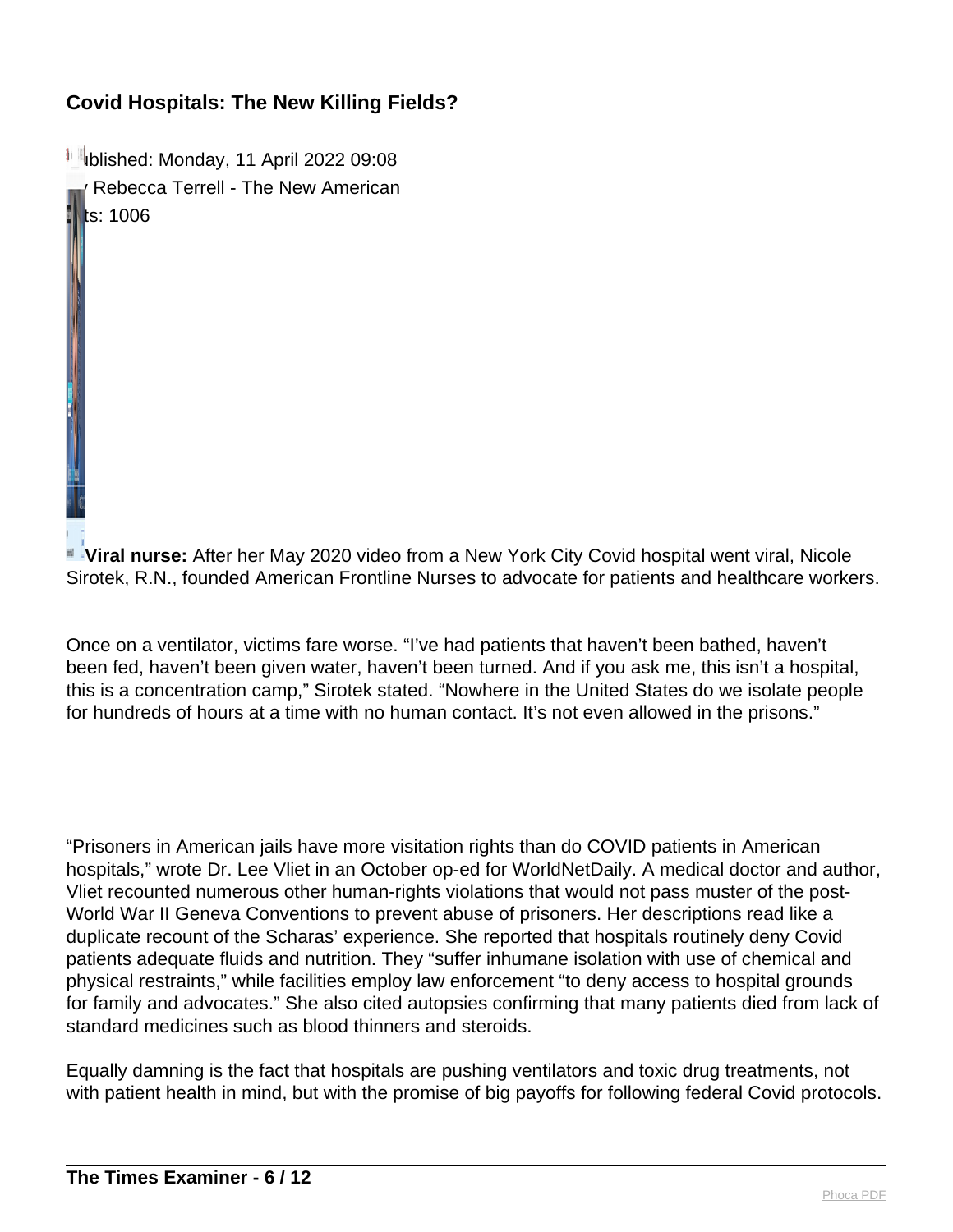Published: Chino Sted at the prince of the post of the alth Foundation website, Vliet and attorney Ali By Rebecca Terrell - The New American Shultz dub the government incentive payments "Biden's Bounty on Your Life." Examples of these Hits: 1006 Medicare & Medicaid Services (CMS). This hospital incentive program is effective "until the end of handouts include the "New COVID-19 Treatments Add-On Payment" system of the Centers for the COVID-19 public health emergency," which President Biden extended indefinitely in January, despite the nearly universal rollback of Covid restrictions across the country and around the world. The 2020 Coronavirus Aid, Relief and Economic Security (CARES) Act also provides financial bonuses to hospitals on the condition that their Covid-related treatments follow the strict dictates of the National Institutes of Health (NIH).

What are some of the incentives bureaucrats use to lure avaricious hospital executives down the genocidal path? Vliet and Shultz list a few:

A "free" required PCR test in the Emergency Room or upon admission for every patient, with government-paid fee to hospital.

Added bonus payment for each positive COVID-19 diagnosis.

Another bonus for a COVID-19 admission to the hospital.

A 20 percent "boost" bonus payment from Medicare on the entire hospital bill for use of remdesivir instead of medicines such as ivermectin.

Another and larger bonus payment to the hospital if a COVID-19 patient is mechanically ventilated.

More money to the hospital if cause of death is listed as COVID-19, even if patient did not die directly of COVID-19.

A COVID-19 diagnosis also provides extra payments to coroners.

Remdesivir, the Medicare bonus drug mentioned above, has become a familiar and infamous term since April 2020 when Dr. Anthony Fauci, director of the National Institute of Allergy and Infectious Diseases (NIAID), gave a thumbs up to the antiviral drug six months prior to completion of his agency's clinical study, the Adaptive COVID-19 Treatment Trial (ACTT). He justified the jumpstart, claiming preliminary results were quite promising, though they were not peer reviewed, nor did he bother to publish them. The next day, the U.S. Food and Drug Administration (FDA) granted emergency use authorization (EUA) to the experimental medication for hospitalized Covid patients.

Fauci kept mum about results of another NIAID-funded study, the PALM Clinical Trial, published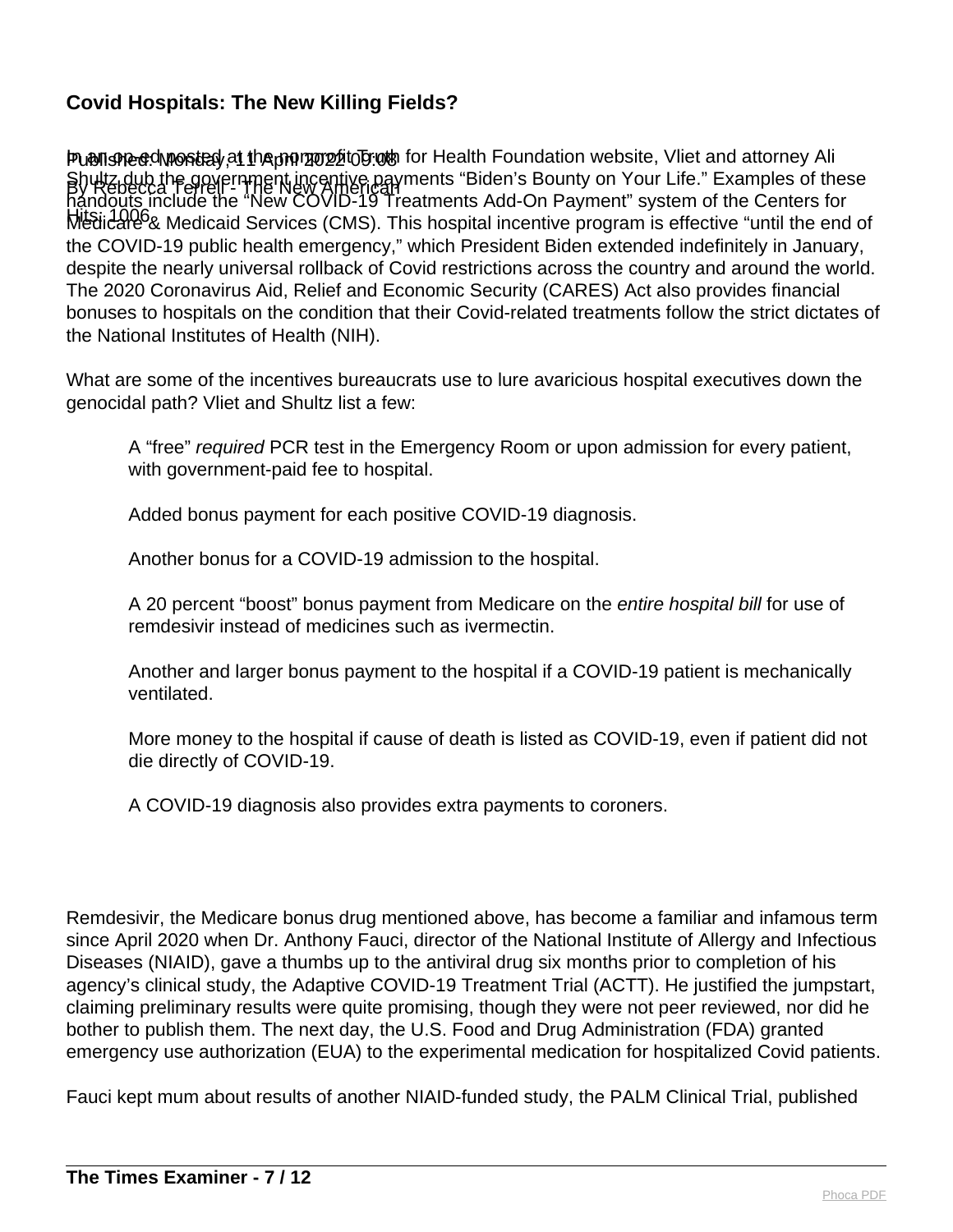**Published: Monthanedie: 11 April 2022 Tugland Journal of Medicine, just before SARS-CoV-2 emerged.** By Rebecca Terrell - The New American Investigators had studied four drugs, including remdesivir, for treatment of Ebola virus. They Hits: 1006 NIH press release. That was a disingenuous way of admitting that more than 50 percent of the terminated remdesivir early, finding it "much less effective at preventing death," according to an trial's remdesivir patients died early in the investigation. An analysis of the data also shows the drug caused extensive kidney damage.

Another study on the toxic medication involved Covid patients in China and, ironically, was published in The Lancet on the same day in April that Fauci boasted of remdesivir as the new "standard of care" in the United States. Researchers reported that they had to halt investigations early — they claimed difficulty in recruiting patients despite a worldwide pandemic — but their partial findings concluded that "remdesivir was not associated with statistically significant clinical benefits."

Nevertheless, at the conclusion of the ACTT trial in October 2020, FDA reaffirmed its authorization, even extending EUA to children. Didn't that fly in the face of clinical results?

"What Dr. Fauci did not tell you was that the primary end-point of the study was changed half-way" through the trial, explained Dr. Paul Marik, pulmonary specialist and chairman of the Front Line COVID-19 Critical Care Alliance (FLCCC) in Capitol Hill testimony in January. Charging them with scientific misconduct, Marik said researchers invented a "bogus endpoint" to generate positive results, despite multiple independent studies that have since validated the PALM findings of increased risk of death and kidney failure. Even the World Health Organization (WHO) published a November 2020 recommendation "against the use of remdesivir … regardless of disease severity." Marik warned, "The federal government is incentivizing hospitals to prescribe a medication which is toxic."

"We all saw it was killing the patients," Sirotek recalls of what she and other nurses witnessed on the front lines in New York. She said AFN research reveals that patients' chances of survival decrease significantly after two doses. Yet, in January 2022, the FDA extended EUA of remdesivir to non-hospitalized individuals — even infants — who test positive for Covid. "We are going to see the amplification of death across our country," Sirotek predicted.

Meanwhile, remdesivir manufacturer Gilead Sciences, Inc., is cashing in on its governmentsanctioned monopoly. Days after FDA's first approval, NPR announced that Gilead was "donating its initial supply of 1.5 million doses," but would have to start charging once that was exhausted "to make production sustainable." That's a laugh, considering that American taxpayers footed most of the R&D bill. According to a March 2020 briefing note from Knowledge Ecology International, the U.S. Army, CDC, and NIH/NIAID "either conducted or funded much of the preclinical and clinical development of remdesivir," which it quoted Gilead Chairman and CEO Daniel O'Day loosely estimating as costing "billions of dollars" over the previous decade.

Fast-forward to February 2022, when RealClearMarkets reported that remdesivir "claimed the top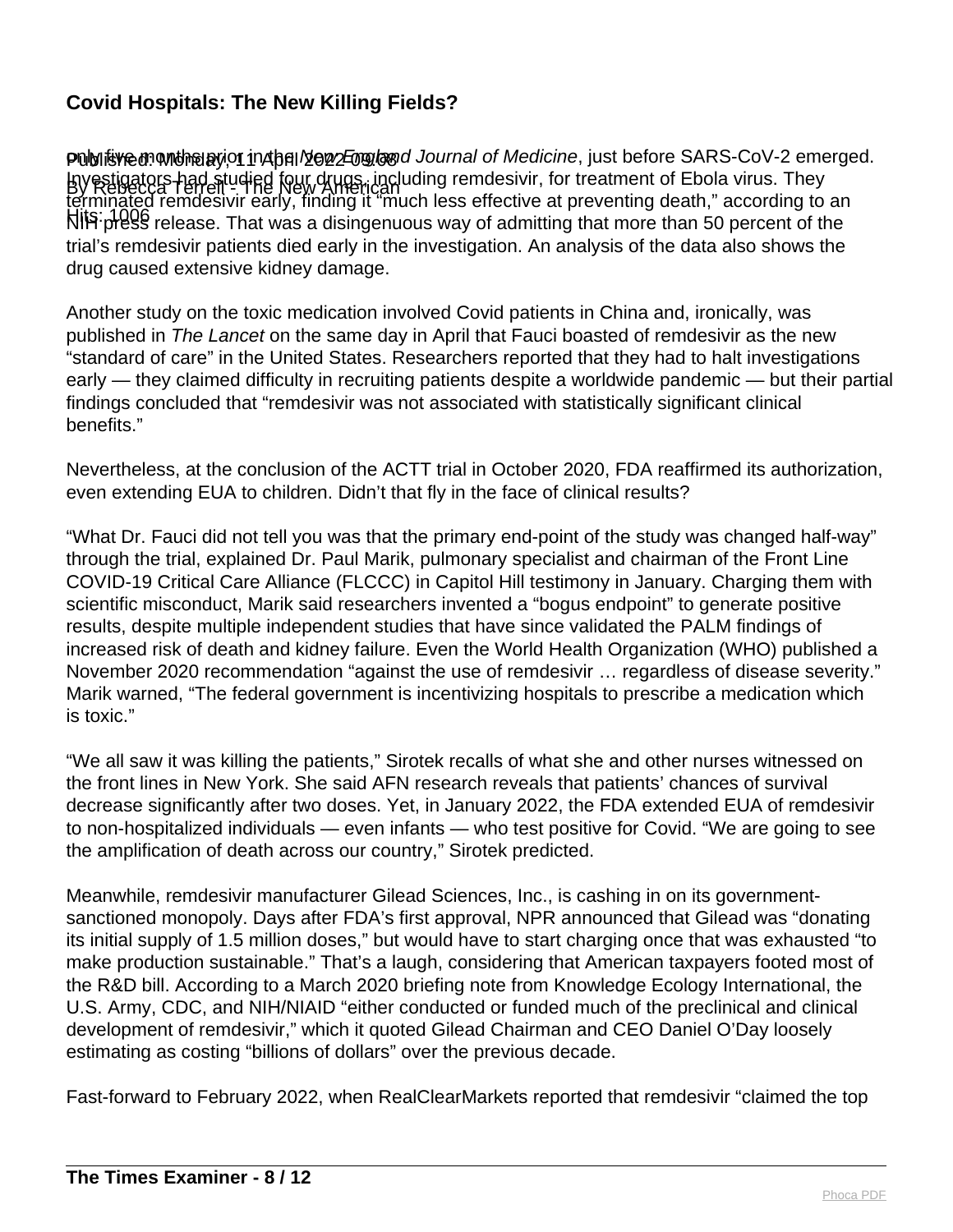Published: Monday, 11 April 2022 09:08 spot for hospital drug spending in 2021, with sales earning Gilead \$4.2 billion in the first nine By Rebecca Terrell a Hug that kills patients, that's a double hit to American taxpayers. But it's a<br>By Rebecca Terrell a Hug New American Hits: 1006 promoting Bill & Melinda Gates Foundation and BlackRock, the asset-management behemoth with double return to Gilead investors interested in progressivist policies, such as the population-controla stated goal of global "decarbonization." (That's insider code for depopulation, as Llewellyn King, host of PBS's White House Chronicle, practically bragged in a December op-ed published at [InsideSources.com.](http://insidesources.com/))

#### **Sheep's Clothing**

The windfall comes as no surprise to those who have perused the federal government's Covid-19 Treatment Guidelines, available on the NIH website. They were composed by a panel of medical experts, 40 percent of whom receive funding from, hold stock in, and/or serve as consultants/advisors to pharmaceutical companies. The "Panel Financial Disclosure" lists seven members with ties to Gilead through research support and consultancies. One panelist even serves on Gilead's advisory board.

Vliet says their recommendations fall in lockstep with the "Complete Lives System" of President Obama's senior White House Health Policy Advisor Dr. Ezekiel Emanuel, brother of Obama Chief of Staff Rahm "Never-Let-a-Crisis-Go-to-Waste" Emanuel, and one of the main architects of ObamaCare. He published his rationed-healthcare proposal in The Lancet in 2009, admitting that it prioritizes "younger people who have not yet lived a complete life" while reducing "chances for persons who have lived many years."

His vision became reality in 2010 when the Affordable Care Act established an Independent Payment Advisory Board (IPAB), a panel of medical experts with unchecked control over decisions to provide or withhold treatments in order to control Medicare and Medicaid spending. Then-U.S. Representative Michele Bachmann (R-Minn.) recognized Emanuel's fingerprint and accused him of planning healthcare rationing by age and disability, prompting former Alaska Governor Sarah Palin to wonder if his "death panel" would deem her Down syndrome son "worthy of medical care." Had Congress not repealed IPAB in 2018, its mandates would be exempt from judicial overview and could only be overturned by majority votes in both the House and Senate and the president's signature.

That sounds alarmingly like the current Covid-19 Treatment Guidelines panel, which, unfortunately, gets less press. Vliet also compared Emanuel's Complete Lives System — and current Covid protocols — to England's infamous Liverpool Care Pathway (LCP), in place from the late 1990s until 2014. Peddled as a death-with-dignity protocol, it turned out to be a method of murder through over-prescription of painkillers or starvation and dehydration. BBC News reported in 2013 on 90-year-old Kathleen Vine, who went to the hospital with a dislocated shoulder. Within a short time, the hospital called her family to tell them she had 48 hours to live. Vine's adult granddaughters intervened to find her begging for food and water. Predictably, she recovered under their care. "I was being left to die," Vine told BBC. "If it hadn't been for my family, I would be dead now. I would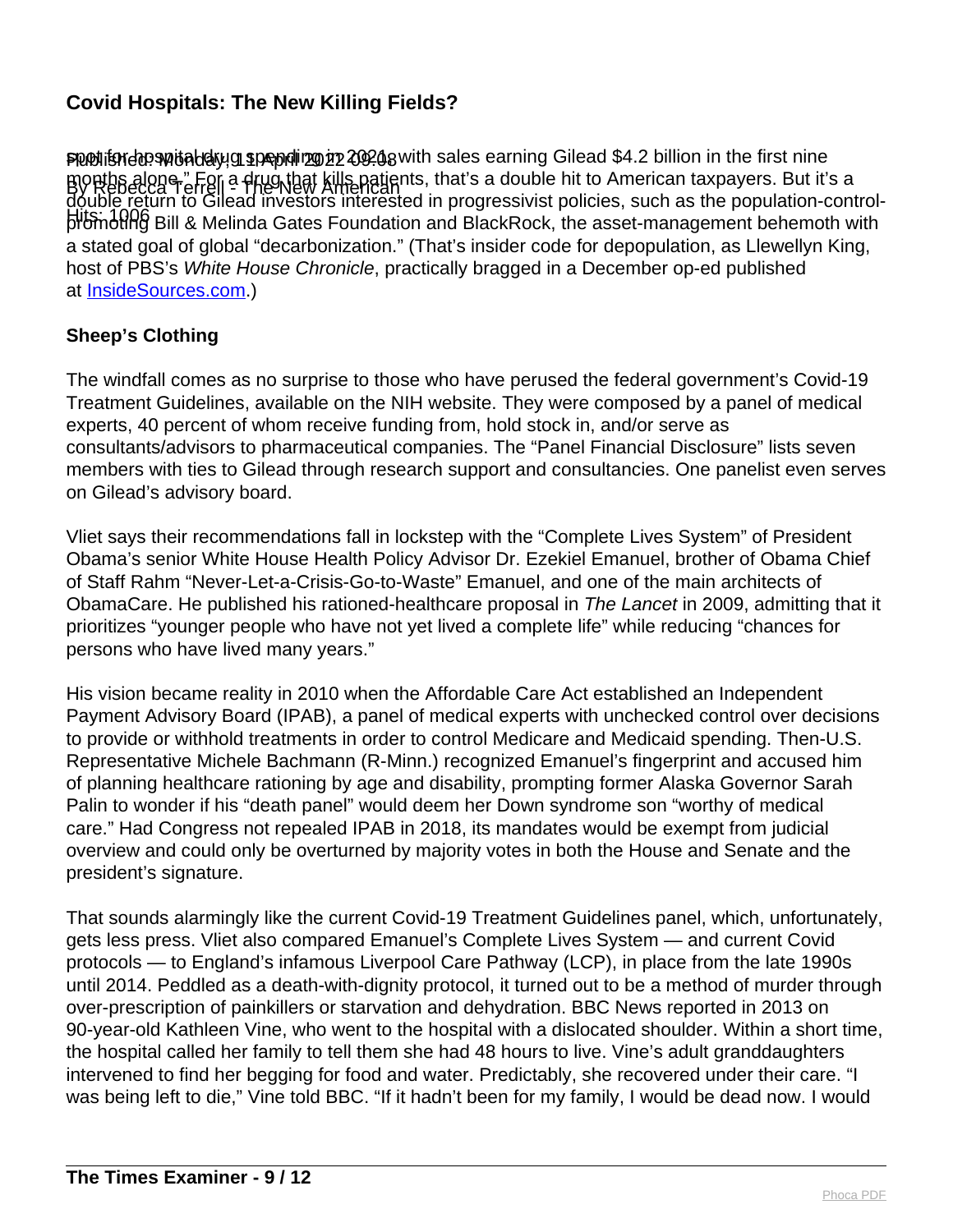#### jeisibihenved: Mondag; her statistig zon digedisooks."

By Rebecca Terrell - The New American Hits: 1006 hospitalized Covid patients. However, in striking analogy to Covid facilities, U.K. hospitals received Fortunately for Vine, her family could visit her in the hospital. That luxury is not available to most millions in National Health Service incentive payments for reaching LCP quotas of patients "allowed" to die, as revealed by a 2012 Freedom of Information Act request by The Telegraph. Many of the recipient facilities reported that expected deaths skyrocketed under LCP, some more than doubling over previous years.

U.K. journalist Jacqui Deevoy asserts that LCP is now back in full force since the advent of Covid. "I realized something was wrong when I found out last year that my dad had a DNR put in place," she relates in her 2021 documentary A Good Death? Her father, age 76, didn't know about his DNR either. Her further investigation revealed that hospitals were practicing an updated version of LCP, using a lethal cocktail of drugs coupled with starvation and dehydration. Her video features stories of the Covid-era euthanasia protocol's victims and their loved ones, whistleblowing healthcare workers, and incriminating government documentation.

Across the pond, Biden named Dr. "Death Panel" Emanuel to his transitional Covid-19 Advisory Board in 2020, prompting The Wall Street Journal to recall his Obama-era plans and a 2014 op-ed he penned for The Atlantic. In it he claimed that people who live "too long" become "feeble, ineffectual, even pathetic." He pegged 75 as the ideal age to die.

**Death sentence?** Hospital staff transport a Covid patient to be intubated, a risky proposition since research reveals an 85-percent death rate after 96 hours on mechanical ventilation. (Photo credit: AP Images)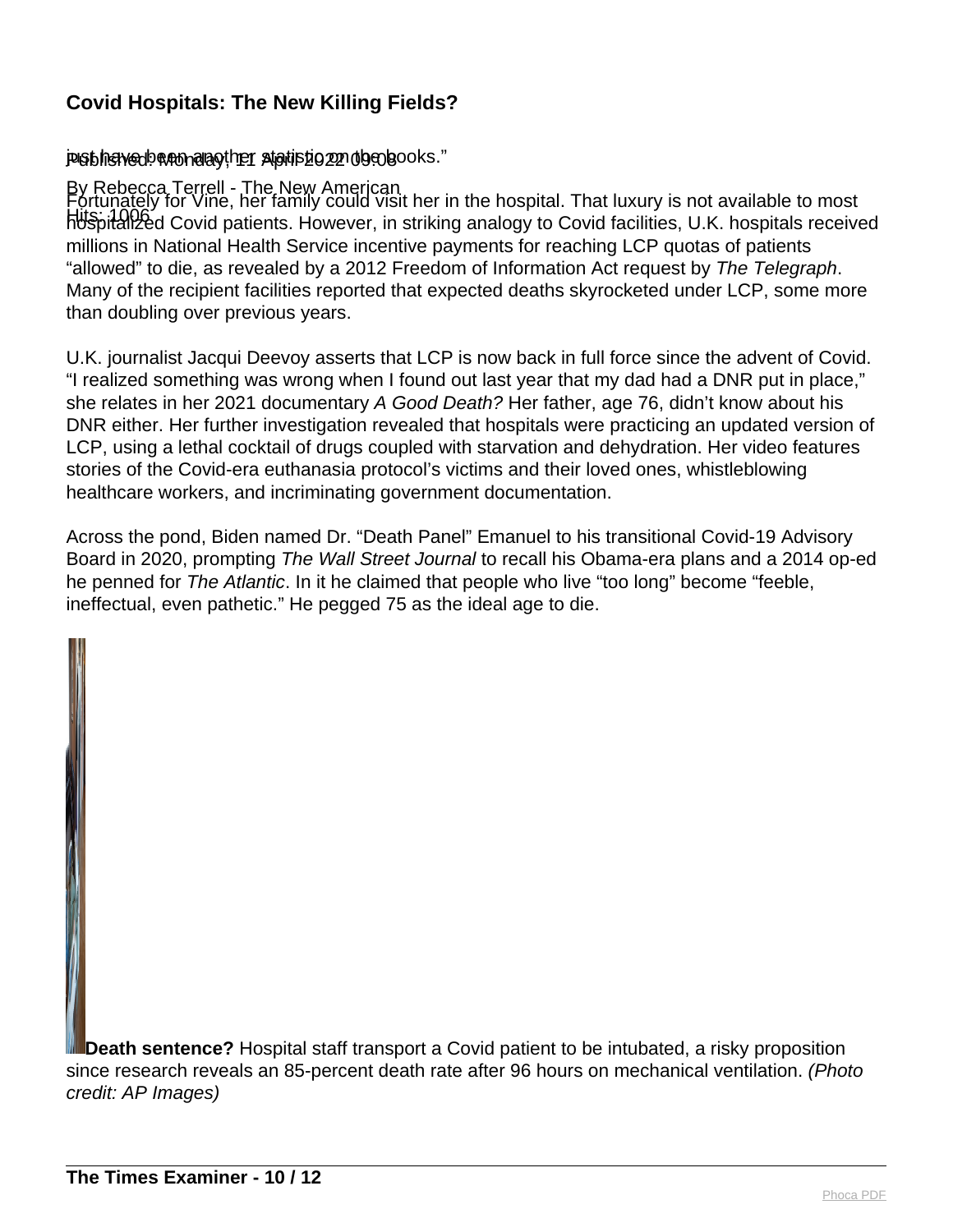#### Published: Monday, 11 April 2022 09:08

By Rebecca Terrell - The New American will be made?" wondered the *Journal*. No need to speculate about that. In March 2020, just two "Can we expect that opinion to influence his pandemic-board work where life and death decisions weeks after WHO declared a global pandemic, Emanuel and a team of his cronies published "Fair Allocation of Scarce Medical Resources in the Time of Covid-19" in the New England Journal of Medicine. Reading like a "Complete Lives" revisited, the article recommended prioritizing medical care for those with "instrumental value" and "reasonable life expectancy." Elderly and disabled need not apply.

More recently, Emanuel garnered 300 signatures on an open letter he broadcast on his blog in January, praising Anthony Fauci for "guiding the country to very successful outcomes" over the past two years and condemning Fauci's critics as partisan distractors. In response, the Association of American Physicians and Surgeons (AAPS) conducted an informal survey to gauge public reaction. "Within two days, 900 doctors had responded, of whom 90 percent said they 'strongly disagreed' with the letter." Ninety-six percent of the more than 6,000 non-physician respondents also strongly disagreed. Many commenters noted that the letter expressed exactly "the opposite of what front-line workers are seeing." One physician asked "how much money the signatories are collecting in research dollars" under Fauci's purview.

#### **Do No Harm**

There is no need to speculate about the Covid bonanza for hospitals. The website [ProtocolKills.com](http://protocolkills.com/) provides a per-state list of taxpayer dollars hospitals receive for each Covid case, based on documentation from sources such as Becker's Hospital Review and the Greater New York Hospital Association. West Virginia earns top billing at \$471,000, while New York garners a relatively paltry \$12,000. The average is \$171,000 per case, with fluctuations based on whether the patient receives remdesivir, is put on a ventilator, and other variables.

Was that why the hospital where Grace Schara died was pushing so hard for permission to intubate her? Once the family refused, her father concludes, "It's probable that Grace was worth more to the hospital dead than alive." Her Medicaid invoice showed the facility was paid only \$1,680 per day since she was not on a ventilator, while the bonus for her death was \$13,000. Had she been cured, they would have received nothing. Schara estimates that the health system to which that hospital belongs raked in more than \$8.4 billion in CARES Act bonuses and Covid death payments in one year alone, all courtesy of the American taxpayer.

Since hospitals have obviously become mercenaries for the genocidal government agenda, are we left without healthcare options? Certainly not, thanks to groups such as FLCCC